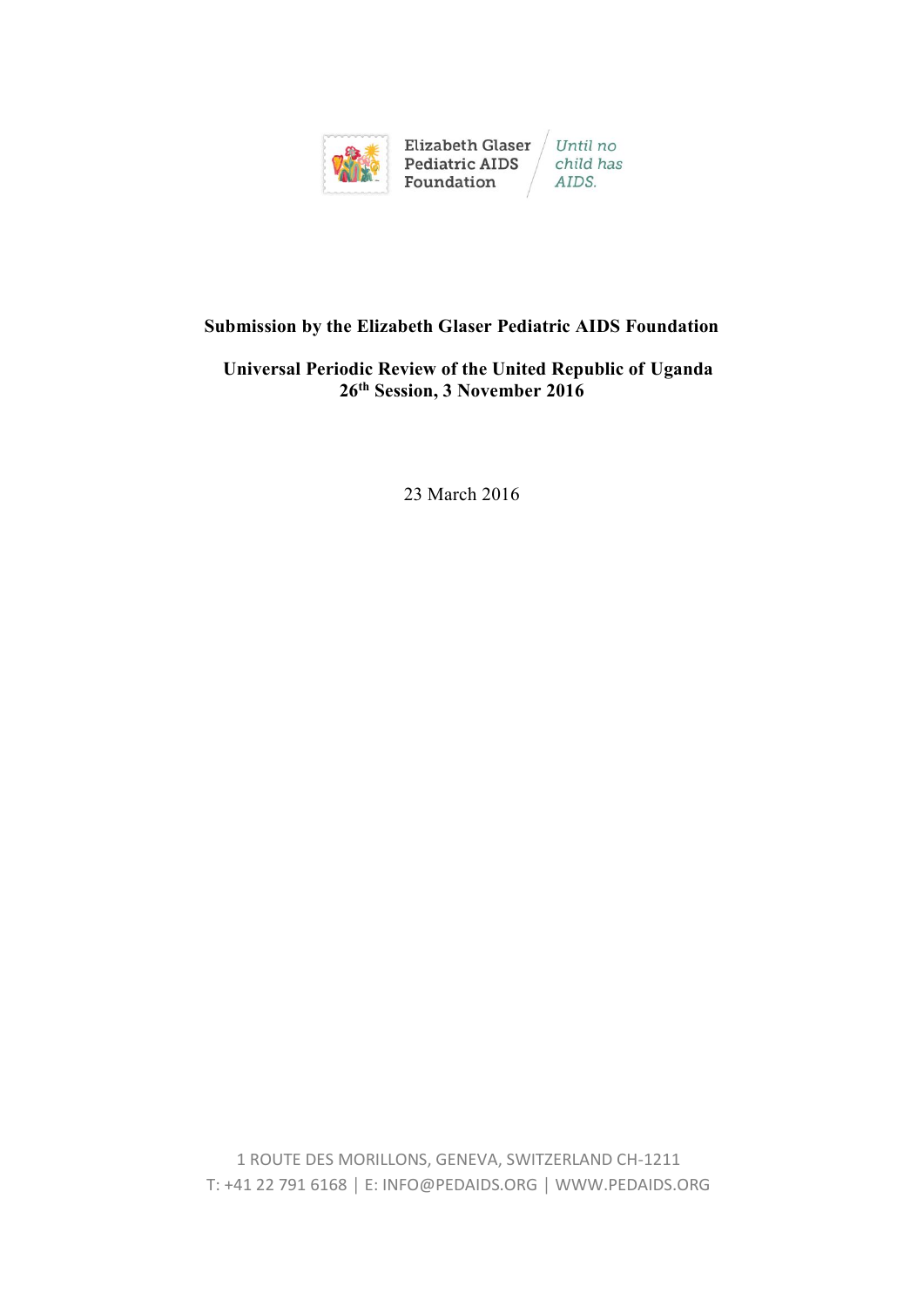# **I. Introduction**

- 1. The Elizabeth Glaser Pediatric AIDS Foundation (EGPAF) was created in 1988, and is now the leading global nonprofit organization dedicated to eliminating pediatric HIV and AIDS. EGPAF has been supporting efforts to prevent, care for, and treat pediatric HIV and AIDS in Uganda since 2000. EGPAF works closely with the Ministry of Health and other partners to increase access to comprehensive, high-quality HIV prevention, care and treatment services among women, children and families living with and affected by HIV and AIDS.
- 2. The HIV epidemic in Uganda has had a particularly heavy impact on young women and children. During the 2011 Universal Periodic Review (UPR), states made several recommendations with a bearing on HIV/AIDS and broader health issues, including the need to improve the health system, raise access to medicines and quality health services, and continue to reduce child and maternal mortality.
- 3. Since 2011, Uganda has made significant progress in preventing mother-to-child transmission of HIV, but less progress has been made on ensuring access to early HIV testing and treatment for children and on preventing HIV among young women. Achieving and sustaining elimination of pediatric HIV and AIDS in Uganda will require increasing political leadership, strengthening the national healthcare infrastructure and management, and tackling harmful societal attitudes towards people living with HIV and against women and girls.<sup>i</sup>
- 4. This report highlights progress and remaining challenges EGPAF has observed in Uganda's protection of the rights of women and children affected by, or living, with HIV. The primary rights that will be examined are the right to health, including HIV and AIDS health services and sexual and reproductive health. It will also examine the right to non-discrimination and the right to gender equality as they relate to HIV prevention and treatment.

### **II. HIV and the Right to Life, Survival, and Health**

- 5. In the context of HIV/AIDS, the right to life, survival, and health entails a legal responsibility for each country to progressively ensure fully available, affordable, accessible, and acceptable HIV prevention, testing, treatment, and care services for women, men, girls and boys of all ages. Yet in Uganda, prevention efforts for young women and HIV treatment for children have lagged far behind the wider population.
- 6. Since 2011, Uganda has demonstrated strong commitment to preventing mother-to-child HIV transmission (PMTCT), the primary HIV prevention method for children. It launched a national plan to achieve virtual elimination of mother-to-child transmission and to reduce HIV morbidity and mortality among HIV-positive women and HIV-exposed and infected infants. Uganda has made remarkable progress in eliminating vertical transmission between 2009-2014, with a 69% reduction in new HIV infections among children, a reduction in transmission rate from 35% to 8%, and an increase in pregnant women with HIV accessing anti-retrovirals for PMTCT from 27% to 92%.<sup>ii</sup> Yet further work is required to reach the  $5\%$ final transmission goal and to sustain progress over the long term.<sup>1</sup>
- 7. First, more needs to be done to provide age-appropriate sexual and reproductive health education and services to prevent HIV infection among women and adolescent girls and to enable those living with HIV to decide if and when to become pregnant.<sup>iii</sup> Continuing lack of knowledge and understanding of HIV remains one of the biggest drivers of the HIV epidemic in Uganda.<sup>iv</sup> Awareness among young people about how to prevent the sexual transmission of HIV is low; ranging from 32% in 2012 to 38.7% in 2014. <sup>V</sup> Only 28% of Ugandan women are using a modern method of contraception, and the unmet need for

 $\overline{a}$  $1$  According to the WHO, elimination of mother to child HIV transmission requires a transmission rate of under 2% in populations without breastfeeding, and under 5% in breastfeeding populations.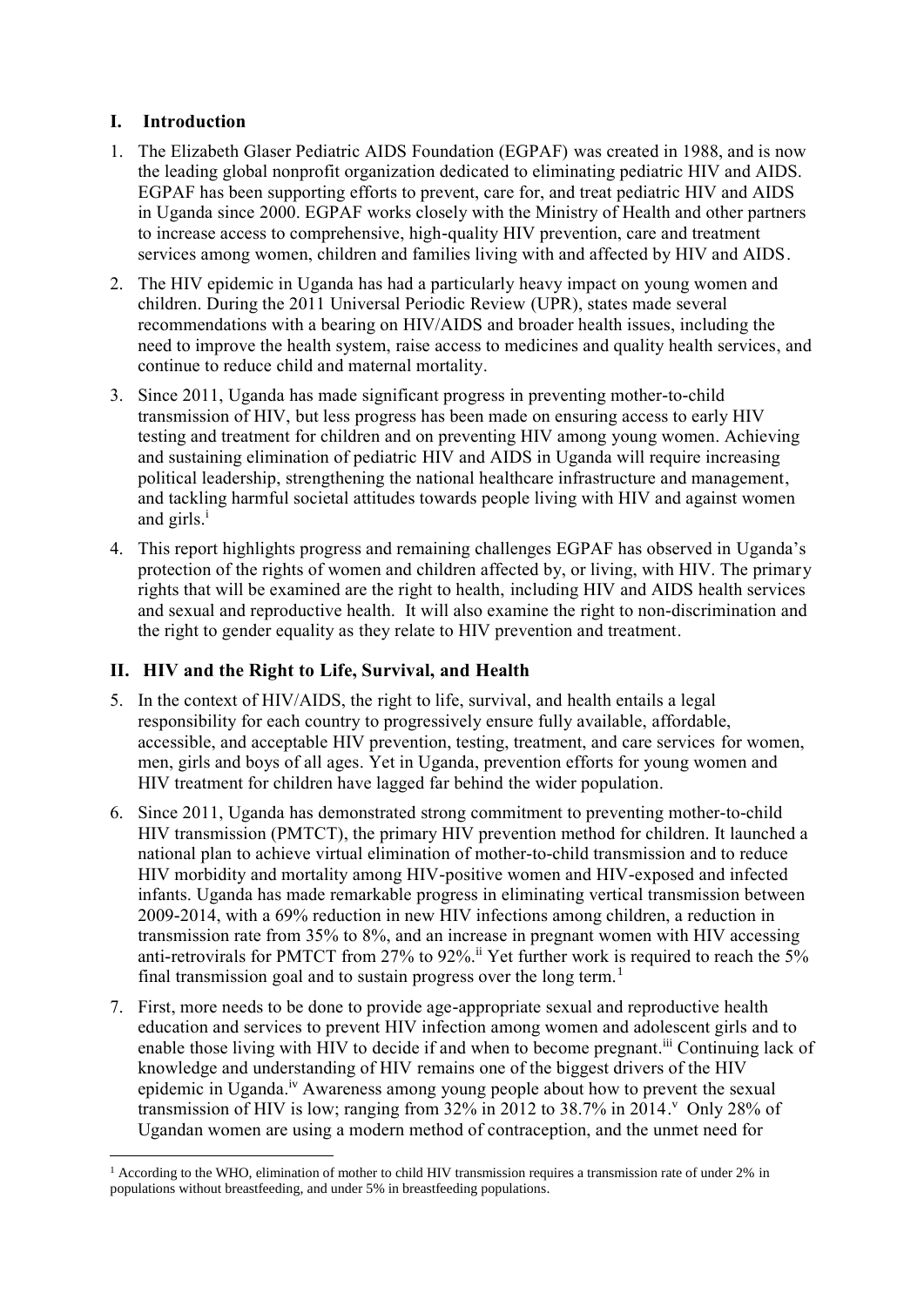contraception rate  $(33%)$  is one of the highest in Africa.<sup>vi</sup> Such factors, as well as harmful gender norms described below, contribute to the slow decline in new HIV infections among women 15-49 years old since 2009.<sup>vii</sup>

- 8. Pregnant women living with HIV need to be tested and initiated on anti-retroviral treatment (ART) as early as possible during their pregnancy and stay on ART through the end of breastfeeding and beyond in order to maximize protection for the baby and keep themselves healthy.<sup>2</sup> In 2014, 93% of pregnant women in Uganda were tested for HIV during ANC visits, and 92% of HIV-infected women received ARVs to prevent transmission of HIV to their infant while pregnant and breastfeeding.<sup>viii</sup>
- 9. On the other hand, low rates of institutional deliveries and postnatal care services are recognized as key obstacles in making greater progress towards elimination.<sup>ix</sup> While 93% of pregnant women have at least one antenatal care visit, essential for HIV testing and initiation on ART, only 48% have the recommended four or more visits, which would enable retesting for sero-conversion and ART adherence monitoring. As well, only 57% of women in Uganda deliver at a health facility, vital for minimizing risks of transmission during delivery, administering newborn prophylaxis, instructing on safe infant feeding, and encouraging early infant HIV testing.<sup>x</sup>
- 10. Low male involvement in the PMTCT process and other family planning activities is also problematic as their dominance in family decision-making empowers them to help or hinder access to care. Uganda asserts that increased male participation in PMTCT could reduce the risk of vertical HIV transmission by more than 40%, but has been hampered by "cultural perception coupled by patriarchal based traditions which are dominant in Uganda."<sup>xi</sup> Uganda has recently launched a Male Involvement Strategy to support male engagement in reproductive health services.<sup>xii</sup>
- 11. HIV-exposed infants (HEI) are at high risk of rapid illness and mortality and must therefore be tested for HIV within two months of birth. Yet only 33% of HEI had an early HIV test in 2014, a decline from  $42\%$  in 2013.<sup>xiii</sup> Of those tested, lengthy turn-around times for test results mean many children die before ever being initiated on treatment. Uganda is working to expand identification and testing of HEI in all entry points in health facilities where children receive care and otherwise increase early infant diagnosis.
- 12. Without treatment, 50% of children with HIV will die by their second birthday, and 80% will die before they turn five. Yet only 37% of children living with HIV were on ART in 2014, as opposed to 52% of adults, despite new Ugandan treatment guidelines in 2013 calling for all HIV positive children up to 15 years of age to be initiated on treatment immediately.<sup>xiv</sup> Poor retention and adherence is also a great concern among infants, adolescents and mothers.<sup>xv</sup> Uganda attributes the low rate of treatment initiation and retention to "limited capacity in many facilities especially the peripheral units for Paediatric care and treatment, frequent stock outs, weak follow-up systems, and loss to follow up."<sup>xvi</sup> There are ongoing innovations to address some of these gaps and challenges.
- 13. The data above points to a need for Uganda to make a more concerted effort to improve pediatric HIV prevention, testing and treatment to ensure adequate protection of children's right to health, life and survival. Doing so will require significant improvements across Uganda's health care system, particularly at the lower levels where the majority of women receive PMTCT and other relevant services.<sup>xvii</sup> Uganda recognized in its 2011 UPR report the "need to address the challenges related to human and logistical resources under [the health] sector."xviii

 $\overline{a}$ 

<sup>&</sup>lt;sup>2</sup> As of 2013, WHO guidelines call for all pregnant and breastfeeding women to remain on ART for life no matter what their HIV clinical stage or CD4 count.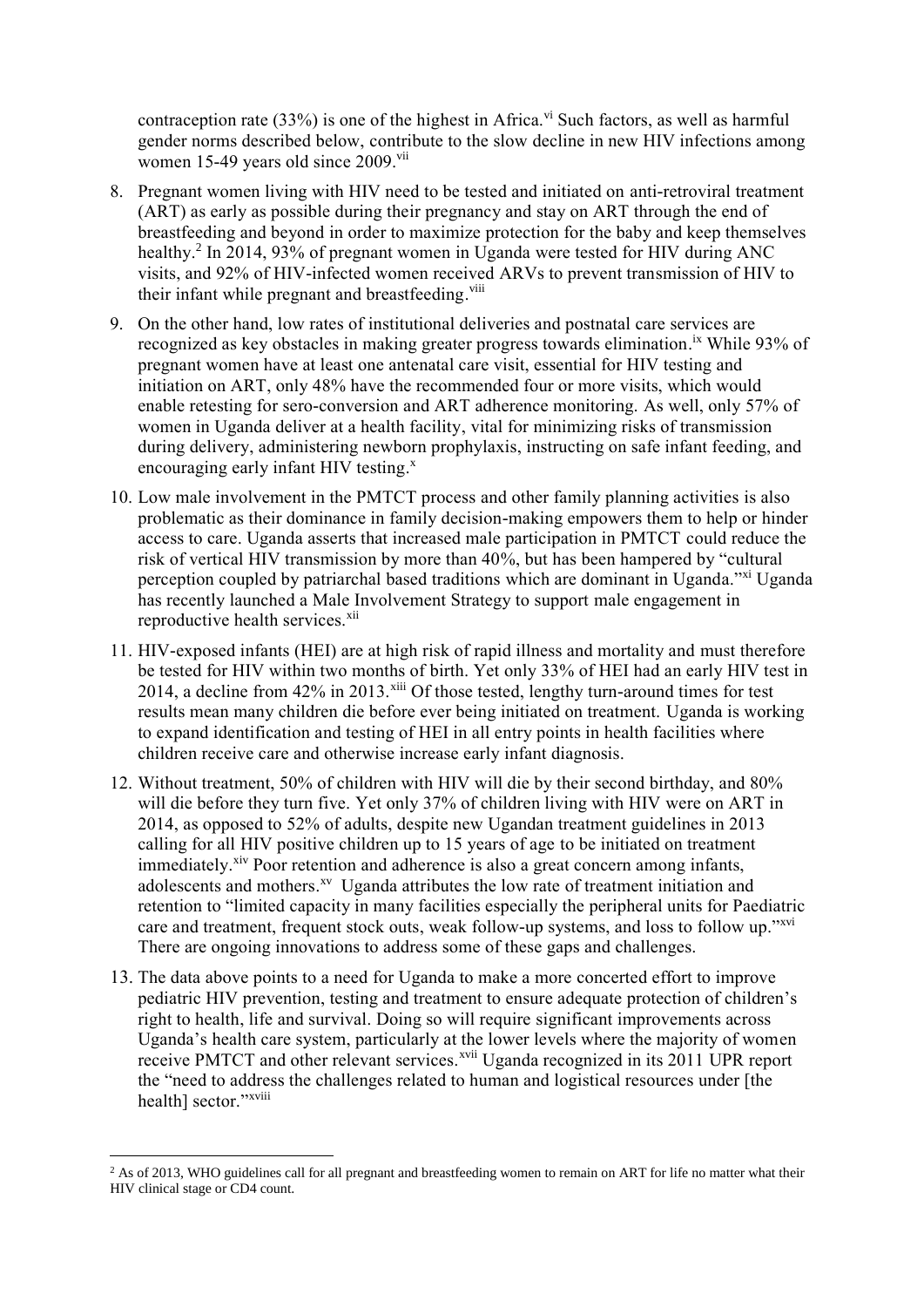- 14. In particular, human capacity gaps as well as "weak procurement and supply chain management systems" have been consistent challenges for Uganda. xix A recent Global Fund audit of Uganda highlighted numerous shortcomings in the management and delivery of lifesaving ARVs, including missing supplies, regular stock-outs of medication and tests, and the unauthorized sale of medicines purchased by the Global Fund for free distribution.<sup>xx</sup> Uganda reports that 47.9% of health facilities dispensing ARVs experienced a stock-out of at least one required ARV in the last 12 months as of December 2014. $^{xxi}$
- 15. Moreover, domestic funding for the health sector is low, and far below the 2001 Abuja Declaration target of 15% of total government spending on health. Although the absolute health sector budget has grown in recent years, its proportion of the total budget decreased from 8.9% in 2010/11 to 7.9% in 2012/13.<sup>xxii</sup> Domestic contribution to the HIV remained at only 11% between 2011 and 2014.<sup>xxiii</sup> Finally, strengthened political leadership at all levels is needed to make further progress towards eliminating mother-to-child transmission and sharply increasing HIV treatment for children.<sup>xxiv</sup>

#### **III. The Right to Non-Discrimination and Equality of Rights**

- 16. Stigma and discrimination remain key barriers to an effective HIV/AIDS response, standing in the way of people seeking a diagnosis, disclosing their status to others, and keeping up with treatment for fear of the impact this might have on personal, societal, or professional relations. For example, stigma from healthcare workers will discourage women from starting or continuing to use PMTCT services and men from accompanying them through the process. Children living with HIV in particular suffer severe psychological distress from HIV-related stigma in the school, home, and community that can interfere with their treatment adherence.<sup>xxv</sup>
- 17. Uganda's HIV and AIDS Prevention and Control Act of 2014 bans discrimination due to one's actual, perceived, or suspected HIV status in several specific contexts, including the workplace, schools, and healthcare institutions. In 2014 Uganda also issued a ministerial directive guaranteeing access to health services without discrimination on the basis of "disease, religion, political affiliation, disability, race, sex, age, social status, sexual orientation, ethnicity, etc."xxvi Yet the government recognizes "there still exist high levels of stigma and discrimination among PLHIV and in the wider community. Stigma and discrimination is still institutionalized as often PLHIV [people living with HIV] are excluded from government economic empowering programs, are denied from accessing credit, lose employment, and also fail to access health insurance on the basis on their health status." xxvii
- 18. According to a national survey conducted in 2013, the commonest forms of stigma and discrimination are gossip, experienced in the past year by 60% of those surveyed, as well as verbal harassment, insults and or threats, experienced by 37%. *xxviii* In addition, 33% of those surveyed reported that they had been advised by health care professionals not to have children after being diagnosed as HIV-positive. Eleven percent reported to have been forced by health workers to undergo sterilization because of their HIV positive status.<sup>xxix</sup> Government figures actually show an increase in discriminatory attitudes towards PLHIV from 2011 to  $2012$ <sup>xxx</sup>
- 19. The government of Uganda has a duty to continue to combat such discriminatory attitudes through education and awareness-raising campaigns, as well as by full enforcement of the HIV and AIDS Act provisions and Ministerial Directive against discrimination. Uganda recognizes that there remains low coverage of comprehensive psychosocial services that could help support victims of mistreatment, and "limited knowledge among teachers, caregivers, family members and the community in handling psychosocial needs especially for young people."<sup>xxxi</sup> Low funding for psychosocial support activities, inadequate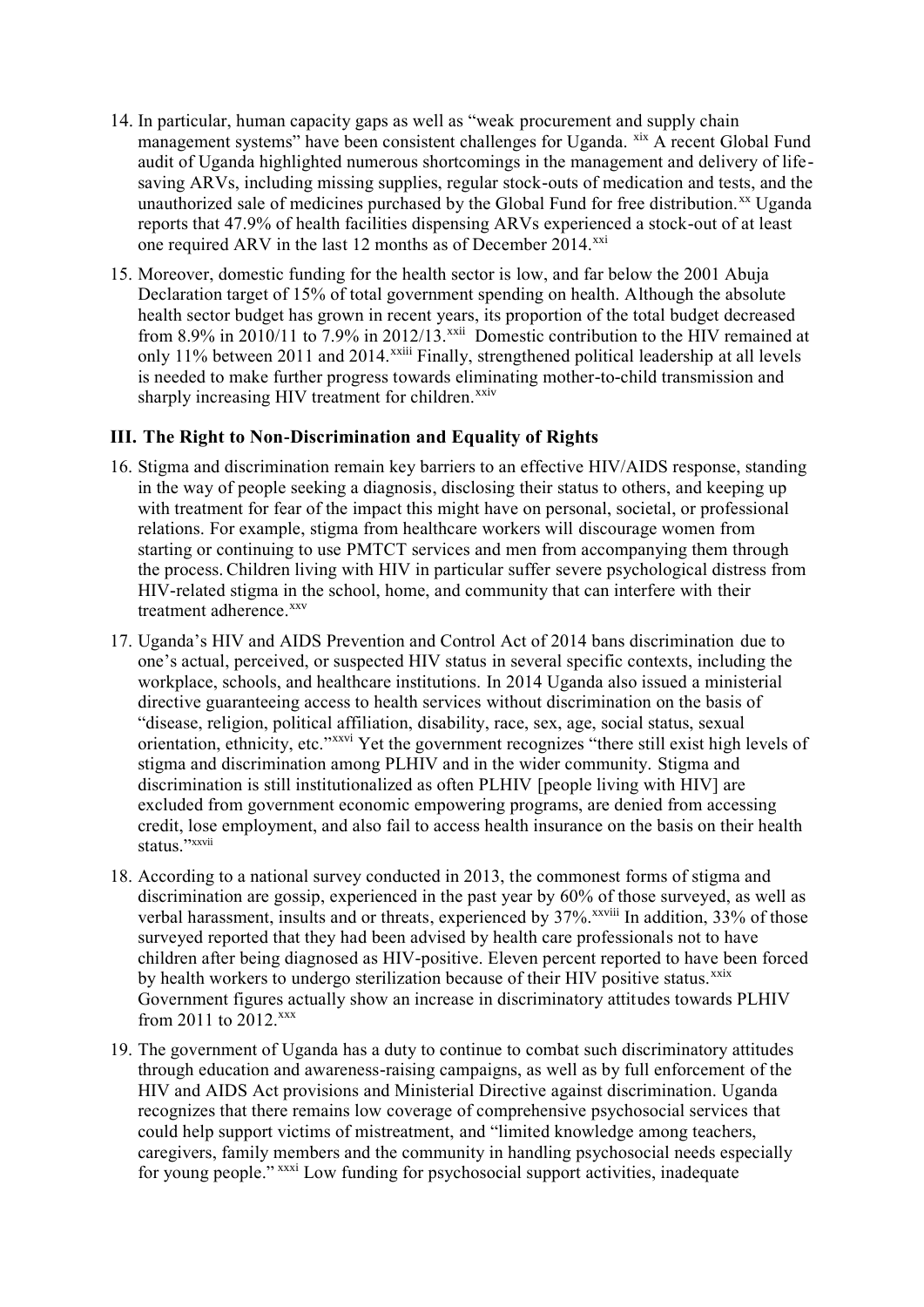knowledge of what support is needed, and an absence of leadership were some of the reasons cited by Uganda.

20. In addition, Uganda should also review its laws and policies to ensure they do not contribute to discrimination and societal stigma. For example, the HIV and AIDS Act criminalizes the transmission of HIV. Such provisions contribute to the stigmatization of PLHIV and encourage such persons, including pregnant women, to hide their status, or to refrain from testing in the first place, for fear of the legal ramifications of unintentional transmission.

#### **IV. The Rights of Women and Girls**

- 21. Women in Uganda make up 59% of those people living with HIV, and account for 58% of new infections among adults. The prevalence rate remains consistently higher among women (8.3%) than men (6.4%), and higher among young females 15-24 years old (3.7%) than males  $(2.3\%)$ .<sup>xxxii</sup> Gender inequality – including unequal access to education, health care, and social services - as well as harmful gender norms and practices greatly increase the risk of acquiring HIV by women and girls and interfere with the ability of those living with HIV to seek treatment.<sup>xxxiii</sup> Several 2011 UPR recommendations touched on improving the rights of women and taking steps to ending all violence against women, such as through full implementation of the Domestic Violence Act.
- 22. Uganda considers "sexual and gender based violence resulting from gender inequalities" as one of the key drivers of HIV incidence.<sup>xxxiv</sup> In 2011, 80% of women aged 15-49 reported experiencing recent physical or sexual violence from a male intimate partner.<sup>xxxv</sup> Uganda notes that "programming for GBV has been marred with low reporting, documentation, and follow up and handling of SGBV and abuse cases. This could be explained by limited knowledge on what constitutes abuse; fear of animosity from the perpetrator and other members of the community; corruption; stringent procedures and high cost of litigating abuse cases; and weaknesses of the legal system in handling SGBV cases of children and fear of stigmatizing the victim. Rural women do not usually report sexual and mental abuse by their spouses or other men for fear community stigma."xxxvi
- 23. Many women living with HIV are abused psychologically or physically after disclosing their HIV status to their partner due to a societal tendency to blame women for bringing HIV into the family. Anticipation of such a reaction leads many women to refrain from testing themselves or their children or disclosing their HIV status, and may discourage them from adhering to a treatment regime that will give their status away. Even if they have disclosed their status, women often do not have the final say in decisions regarding their own health, their children's health or their own daily household expenditure, and may not feel empowered to seek or stay on treatment.
- 24. Ensuring girls' equal access to education through secondary school is also critical as studies show the longer girls stay in school, the lower their risk of acquiring HIV.<sup>xxxvii</sup> On the contrary, uneducated girls are twice more likely to acquire HIV than those who have some schooling.<sup>xxxviii</sup> Yet only 25% of girls finished primary school in Uganda in 2010, and only 19% of girls were attending secondary school as of 2011.<sup>xxxix</sup> Improving access to education for all was a common element of many recommendations in Uganda's 2011 Review. While Uganda noted its commitment to providing free primary education in its UPR report, it did not comment on plans to improve access to secondary education.<sup>xl</sup>
- 25. Finally, early and forced marriage creates a heightened risk for HIV acquisition among girls. Typically, such marriages occur between young girls and older men, who have already had several sexual partners and thus a higher exposure to HIV. These marriages are also associated with higher levels of intimate partner violence and an unequal power balance that can prevent girls from asking for use of protection or seeking HIV testing or treatment. xli Early marriage usually halts girls' education and is associated with a lower likelihood of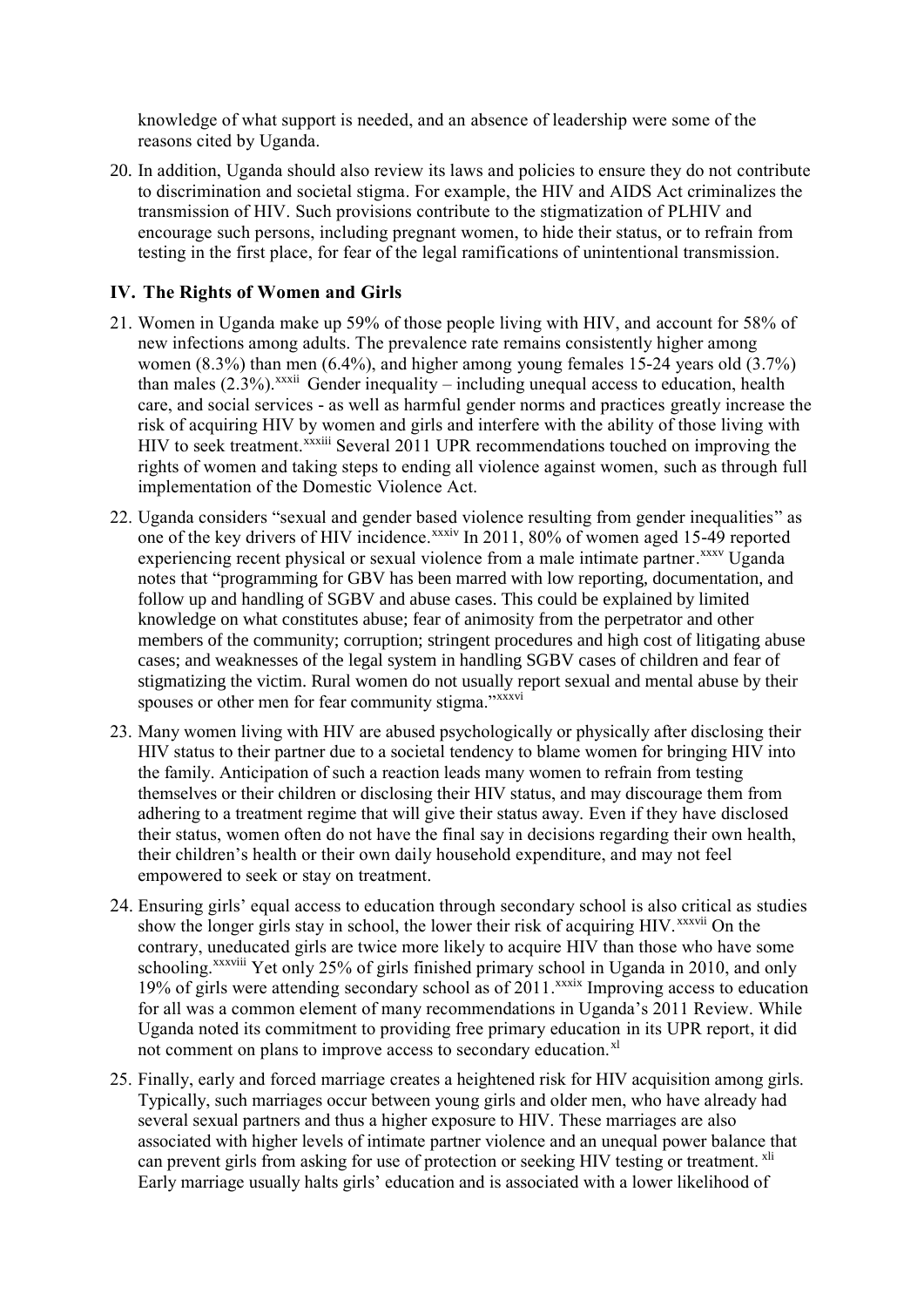seeking help in cases of intimate partner violence.<sup>xlii</sup> In Uganda, despite a legal age of marriage of 18, 10% of girls are married by the age of 15 and 40% are married by age 18.<sup>xliii</sup> In June 2015, the Government of Uganda launched its first National Strategy to end Child Marriage and Teenage Pregnancy.<sup>xliv</sup> Greater social protection for vulnerable girls and families and other efforts to improve household incomes can reduce the economic motivation for such marriages.

## **V. Proposed Recommendations**

Based on the analysis above, the Elizabeth Glaser Pediatric AIDS Foundation would like to propose consideration of the following recommendations for Uganda:

- 1. Take further steps to achieve the elimination of mother-to-child HIV transmission, including through expanded sexual and reproductive health education and services, the promotion of ante-natal care and institutional birth deliveries, and encouragement of male participation in reproductive health services.
- 2. Increase efforts to ensure full access to early testing, treatment, and care for children living with HIV.
- 3. Take further steps to strengthen the healthcare infrastructure, particularly the pharmaceuticals supply chain management and healthcare workforce.
- 4. Ensure full implementation of Part VII "Stigma and Discrimination" of the 2014 HIV and AIDS Prevention and Control Act, and revise or repeal any laws or policies that act as barriers to effective HIV diagnosis, treatment, care, and counseling, such as Section 37 of the 2014 HIV and AIDS Prevention and Control Act that criminalizes transmission of HIV/AIDS.
- 5. Take all appropriate measures to increase girls' attendance of secondary school.
- 6. Take all possible measures to eradicate gender-based violence and harmful gender norms and practices such as early and forced marriage, and ensure adequate social protection for vulnerable girls and young women.

 $\overline{a}$ 

<sup>i</sup> EGPAF and George Washington University. "Uganda Policy Analysis: Achieving Elimination of Mother-to-Child HIV Transmission."

ii UNAIDS. *2015 Progress report on the Global Plan towards the elimination of new HIV infections among children and keeping their mothers alive.* November 2015.

[http://www.unaids.org/sites/default/files/media\\_asset/JC2774\\_2015ProgressReport\\_GlobalPlan\\_en.pdf.](http://www.unaids.org/sites/default/files/media_asset/JC2774_2015ProgressReport_GlobalPlan_en.pdf) P. 70-71.

iii United Nations Population Fund. "Ugandan youth push for increased access to reproductive health services." [http://www.unfpa.org/news/ugandan-youth-push-increased-access-reproductive-health-services.](http://www.unfpa.org/news/ugandan-youth-push-increased-access-reproductive-health-services) 5 August 2014. iv Government of Uganda. The HIV and AIDS Uganda country progress report 2014.

[http://www.unaids.org/sites/default/files/country/documents/UGA\\_narrative\\_report\\_2015.pdf](http://www.unaids.org/sites/default/files/country/documents/UGA_narrative_report_2015.pdf) Updated June 15, 2015. Accessed February 18, 2016. P. 11.

<sup>v</sup> Government of Uganda. [The HIV and AIDS Uganda country progress report 2014.](http://www.unaids.org/sites/default/files/country/documents/UGA_narrative_report_2015.pdf) P. 18.

vi United Nations Department of Economic and Social Affairs. [Trends in Contraceptive Use Worldwide 2015.](http://www.un.org/en/development/desa/population/publications/pdf/family/trendsContraceptiveUse2015Report.pdf) ST/ESA/SER.A/349. P. 36.

vii UNAIDS. AIDSinfo database[: http://aidsinfo.unaids.org/.](http://aidsinfo.unaids.org/) Accessed 8 March 2016.

viii Government of Uganda. [The HIV and AIDS Uganda country progress report 2014.](http://www.unaids.org/sites/default/files/country/documents/UGA_narrative_report_2015.pdf) UNAIDS. *2015 Progress report on the Global Plan towards the elimination of new HIV infections among children and keeping their mothers alive.* P. 82-83.

<sup>&</sup>lt;sup>ix</sup> Government of Uganda. [The HIV and AIDS Uganda country progress report 2014.](http://www.unaids.org/sites/default/files/country/documents/UGA_narrative_report_2015.pdf) P. 11.

<sup>x</sup> Uganda Demographic and Health Survey 2011.

<sup>&</sup>lt;sup>xi</sup> Government of Uganda. [The HIV and AIDS Uganda country progress report 2014.](http://www.unaids.org/sites/default/files/country/documents/UGA_narrative_report_2015.pdf) P. 16

xii Government of Uganda[. The HIV and AIDS Uganda country progress report 2014.](http://www.unaids.org/sites/default/files/country/documents/UGA_narrative_report_2015.pdf) P. 16